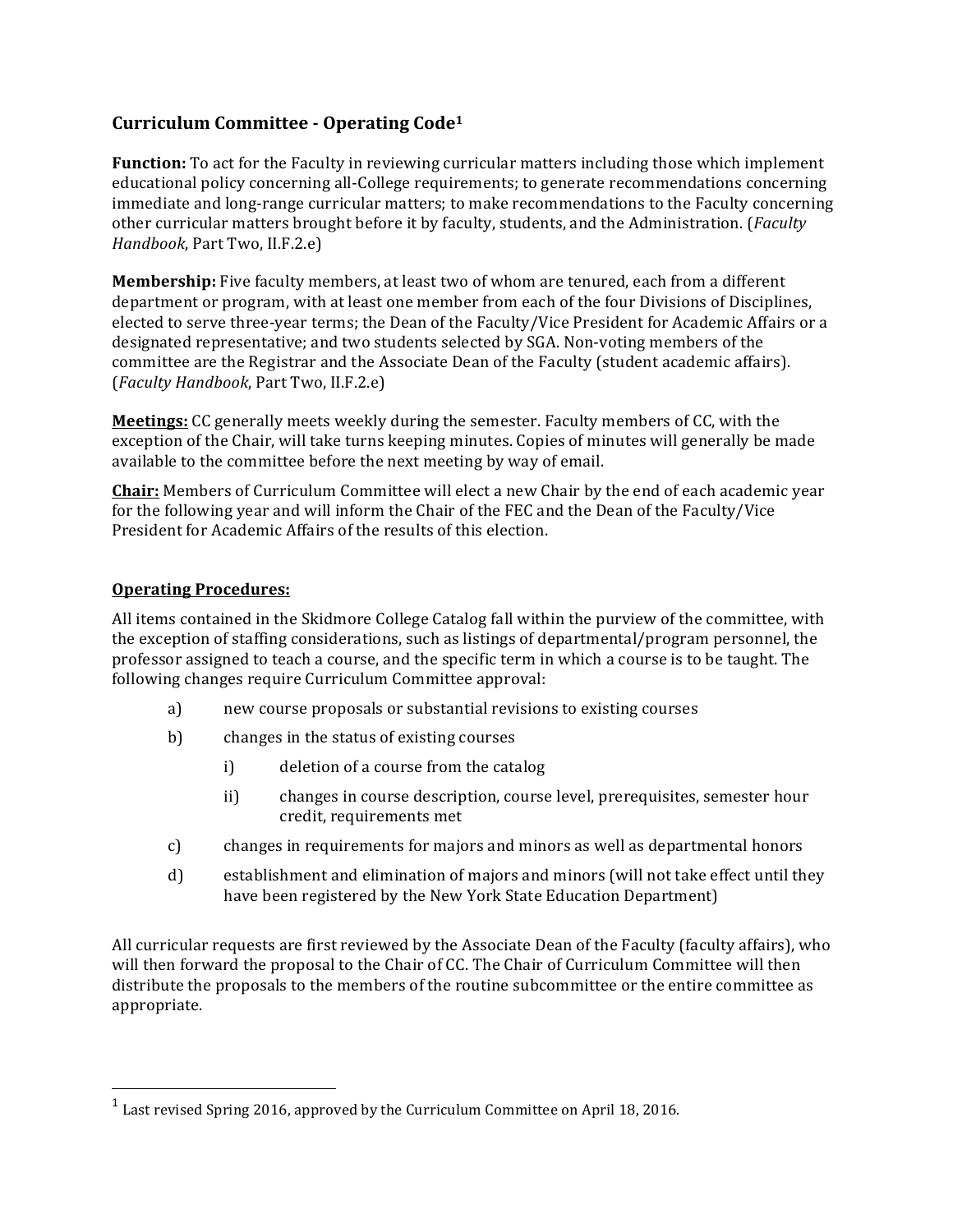Routine course revisions: "Routine" matters, such as minor changes in course description or changes in course title, reduction of prerequisites, course deletions that do not affect requirements or resources of other departments or programs, or course renumbering that does not involve a change in level, are handled by a subcommittee of Curriculum Committee consisting of the chair of CC, the Registrar and the Associate Dean of the Faculty (student academic affairs). The Registrar and the Associate Dean of the Faculty (student academic affairs) will inform the Chair of Curriculum Committee of their recommendation. The Chair reserves the right to bring requested routine matters before the entire committee as deemed necessary. The Chair will inform the faculty member who proposed the revision, the respective department chair(s) and/or program  $director(s)$ , the Office of the Registrar, Catalog as well as the Associate Dean of the Faculty (faculty affairs) of the subcommittee's decision. The Chair may also inform the members of the entire committee of matters handled by the routine subcommittee.

New courses or substantial revisions to existing courses: (e.g. change in course description, change in course level/number, change in semester hours of credit, change in all-College requirements designation, change in enrollment cap, increase in prerequisites) The Chair will bring these proposals before the entire committee and will schedule review of proposals as soon as possible after receiving the proposals. The committee will discuss the proposal in light of its academic integrity, the appropriate level designation, Skidmore's credit hour policy, and how the course fits within the curriculum, especially its possible contribution to the all-College curriculum as well as contribution to the writing requirement in the major. The Chair will communicate suggested revisions to the faculty member and copy the appropriate chair proposing the course or course revisions. Final approval will be communicated to the proposing faculty member, the respective department chair(s) and/or program director(s), the Office of the Registrar, as well as the Associate Dean of the Faculty (faculty affairs).

Revisions to majors, minors, or departmental honors: will be considered by the entire committee. Curriculum Committee will review the proposed changes in light of the academic coherence of the major, minor, or concentration. Chair will communicate suggested revisions to the respective department chair(s) and/or program directors. Final approval will be communicated to department chair(s) and/or program director(s), the Office of the Registrar, as well as the Associate Dean of the Faculty (faculty affairs).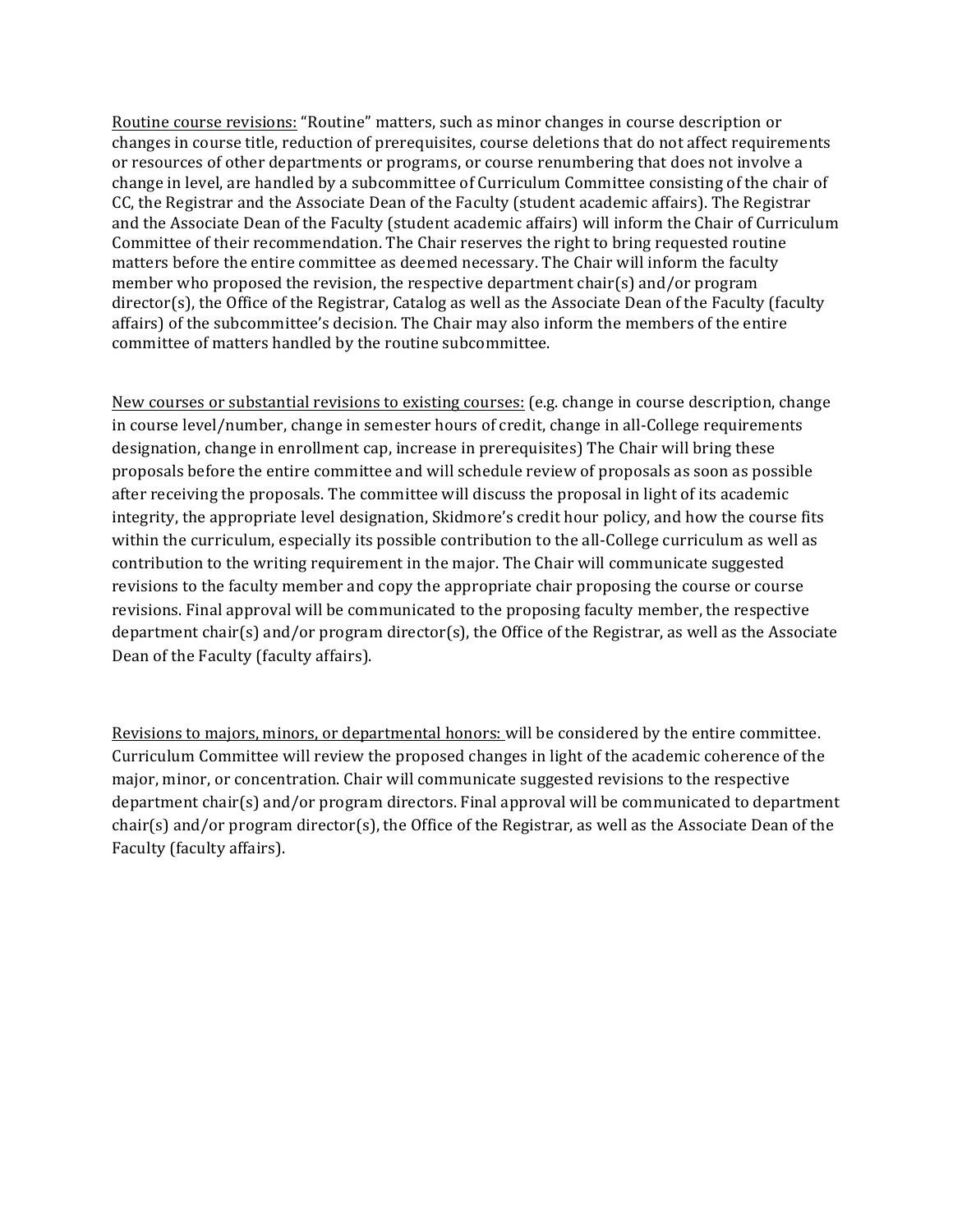Establishment and elimination of majors and minors: Curriculum Committee follows the procedure of establishment and elimination of majors and minors as outlined in the Faculty Handbook. While a proposal is under deliberation at the committee, the Chair will inform the Chair of CEPP of the proposal considered and welcome CEPP's feedback.

- Majors: After Committee consideration and approval, the proposal will be brought before the faculty for a vote. (establishment/elimination of majors will not take effect until approved by the Board of Trustees and have been registered by the New York State Education Department)
- Minors: After Committee consideration the Chair will post the proposed minor, including rationale, onto the CC forum for feedback by the entire faculty. The student representatives will bring the proposal before SGA for student input. Curriculum Committee will take faculty and student feedback into consideration to make a final decision. The Chair will communicate the Committee's decision to the faculty, department chair(s) and/or program director(s) who submitted the proposal. Approved proposals will be announced to the faculty.

Compliance: Oversight of faculty compliance with Skidmore's credit hour policy is a routine function of the Committee's consideration of new course proposals, including courses that include flexible fourth hours and on-line or blended learning. In the case of credit-bearing internships, the Curriculum Committee delegates oversight to the Associate Dean of Faculty (student academic affairs), who ensures that contact hours meet NYS and Skidmore's expectations for the amount of credit earned by students. In the case of travel seminars, the Curriculum Committee delegates oversight to the CC chair and the Associate Dean of Faculty (student academic affairs), who vet syllabi according to contact/credit-hour guidelines as part of the course approval process administered by the Office of Off-Campus Study and Exchanges. In the case of theses and independent studies, the Curriculum Committee delegates responsibility to department chairs and program directors. 

Each semester, the Registrar's Office monitors the Master Schedule to ensure that the contact hours scheduled by chairs and program directors reflect the amount credit that will be earned by students. Every five years, instructors teaching courses with an unscheduled (flexible) credit hour submit syllabi to the Curriculum Committee and account for the 45 hours of academic work that justifies the unscheduled (flexible) credit. The Chair of the Curriculum Committee, the Associate Dean of Faculty (student academic affairs), and the Associate Dean of Faculty (faculty affairs) review the materials and work with instructors and chairs/program directors to assess and ensure compliance.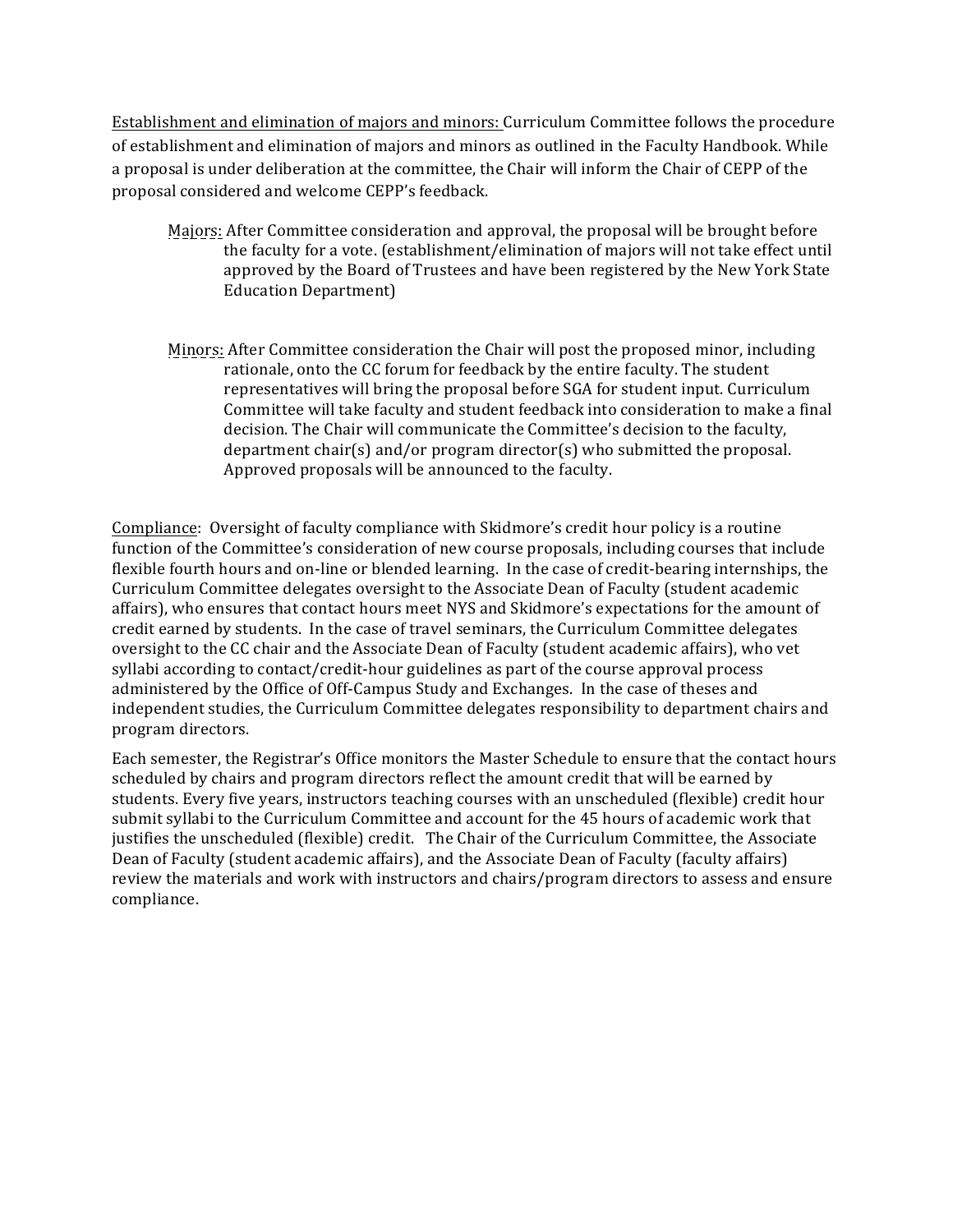# **Course Cap Guidance2**

The Curriculum Committee is tasked with deciding (equitably and fairly) whether a proposed course is allowed an exemption from the standard course caps. The following guidance outlines current practice.

#### Standard course caps:<sup>3</sup>

**100-level courses: 28 200-level courses: 26 300-level courses: 18**

#### **Exemptions for lower course caps:**

#### 1. Safety, equipment, or space considerations

- a. Science labs (labs are typically capped at 16-20, although they often have larger lecture sections)
- b. Studio space (e.g., arts/dance)
- c. Technology Limitations (e.g., limited availability of equipment)

#### **2. Course-level considerations**

- a. Scribner Seminars (16)
- b. 100-level Expository Writing courses (15-17)
- c. Senior capstone courses (15)

### **3. Pedagogy considerations**

- a. Writing Intensive courses (guidelines in the documentation below) (17)
- b. Skill-intensive courses (such as language courses or music theory)  $(17)$
- c. Creative writing workshops  $(15)$
- d. IGR or other non-standard pedagogies
- e. One-credit add-ons (10-15)
- f. Team teaching  $(1.25x \text{ cap } \text{rather than } 2x \text{ cap})$

#### **4. Other**

a. Professional or accreditation requirements

The Curriculum Committee does not allow exemptions for the following cases:

- a. Honors Forum courses
- b. Service learning courses

Exceptions that do not fall under these criteria must be approved on a case-by-case basis in consultation with DOF and CC.

# **Documents and history:**

<u> 1989 - Johann Stein, fransk politik (d. 1989)</u>

*History of course cap policy guidance:* 

- (1) Minutes of Department Chair/Program Directors Meeting, August 27, 2014, where DOF implementation of the following reports was discussed.
- (2) "Resource Implications of Lower Course Caps: Preliminary Analysis" (2013)
- (3) "Course Cap Report by a joint subcommittee of CEPP, CC, and DOF" (Spring 2012)

<sup>&</sup>lt;sup>2</sup> Approved by the Curriculum Committee on April 18, 2016.

 $3$  The standard course caps reflect the DOF/VPAA implementation of the 2009 and 2013 recommendations.